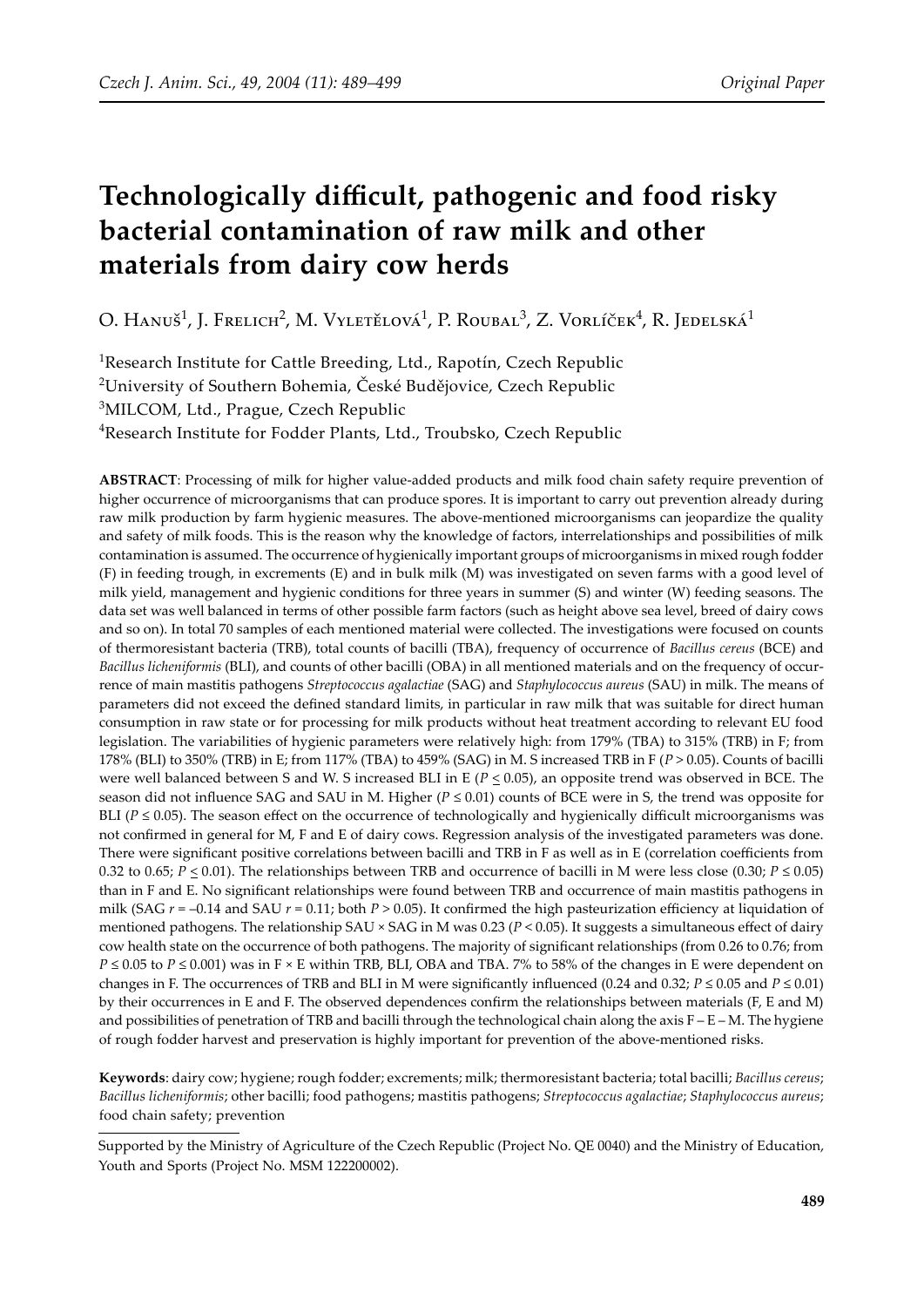**Hygienic risks of food technology**. Most of milk is processed onto products after heat treatment, it means after pasteurization. Such a process involves many variants of performance in regard to efficiency in terms of temperature delicacy or height and time of treatment. A part of the original microbial contamination of milk can survive the pasteurization process as well, it is an important and well-known fact. The vegetative forms of microbes are destroyed in particular. Bacteria that form the spores are able to survive very often in their generative form. It is a very well-known fact and brings incidental risks into the milk food chain and from this aspect the original hygienic quality of raw material is quite a basic factor (Hanuš *et al*., 2001b). Vyletělová (2001) confirmed the penetration of thermoresistant sporulated microorganisms (bacteria, *Bacillus cereus* and *Bacillus licheniformis*) even through the UHT method of milk processing (138°C for 4 seconds).

The sporulated bacteria or their technological groups can incidentally cause the food destruction and defectiveness by their protease and lipase production and degradation procedures in milk products and can also reduce milk technological recovery, for example in cheese-making (Rowe and Gilmour, 1985; Shelley *et al*., 1986; Griffiths and Phillips, 1990; Ternström *et al*., 1993; Larsen and Jörgensen, 1997; Salkinoja-Salonen *et al*., 1999; Christianson *et al*., 1999; Vyletělová *et al*., 1999a,b, 2000a,b). Furthermore, some microorganisms (*Staphylococcus aureus, Bacillus cereus*) can cause alimentary health disorders in human consumers by their production of metabolic toxins.

**Definition of maximal admissible hygienic limits**. The above-mentioned facts are reasons why the microorganisms are limited by relevant food legislation which defines the legal basis for hygienic checks of food and food raw material quality. The observation of hygienic limits is continually checked because the opposite state could jeopardize the safety of milk food chain.

Basic European directive (EEC 92/46; EC 853, 2004) lays down the SAU (*Staphylococcus aureus*) < 500 CFU/ml. The Czech Standard ČSN 57 0529 lays down the TRB (thermoresistant bacteria)  $\leq$  2000 CFU/ml as an additional parameter for extra raw milk quality. Ticháček and Benda (1991) and Ticháček *et al*. (1996) defined SAU < 200 and SAG (*Streptococcus agalactiae*) < 100 CFU/ml as parameters for a consolidated herd of dairy cows in terms of mastitis health state. According to their further results it meant the prevalence estimation of infec-

tious mastitis ratio of relevant aetiology equal to 20.5% and 7.9% in the herd (Benda *et al*., 1997).

In the case of risky TRB it usually means sporulated facultative anaerobic and aerobic bacilli and anaerobic clostridia that very often come from fields of fodder crops and surfaces of rough fodder. The counts of so called mesophilic psychrotrophic aerobic sporulates (MPAS, mostly bacilli) < 200 CFU/ml are limited for specific dairy technology of production of drinking milk with prolonged shelf (storage) time in raw milk (Hanuš *et al*., 2001b; Standards TEI 118 and EOL 103). This is a very exacting hygienic criterion. It was met in 53.8% of cases of raw milk deliveries for processing in the investigated consolidated area in terms of quality.

**General conditions of important hygienic contamination occurrence in raw cow milk**. The knowledge of prevalence of the occurrence of mentioned microorganisms in farm practice conditions is very important for special processing technologies. While the total counts of mesophilic microorganisms in milk are linked first of all with the hygiene of the milking process, the TRB occurrence would usually be connected with the spectrum of breeder technologies, for instance with the hygiene at harvest and preservation of rough fodder. Petersen (1985) and Andersen and Jensen (1987 – cit. Kratochvíl, 1991) pointed to the fact that microbial spores could penetrate into milk from excrements in the proximity of mammary gland. They come to this space by the digestive tract of dairy cows from contaminated preserved rough fodders of low quality, especially from grass silages that were harvested and preserved in a wrong way. The correlations of sporulate occurrence between materials such as feed × excrements, excrements × milk and feed × milk were unusually close and or else 0.80, 0.73 and 0.69. In the similar continuity Vyletělová (2001) reported the values of less close correlations (0.35 – *P* < 0.01, 0.28 – *P* < 0.05 and 0.23 – *P* > 0.05) for the relationships feed × excrements, excrements × milk and feed × milk. Nevertheless, the feed impact was confirmed as well.

**The aim of investigation into the occurrence of sporulated microorganisms in raw milk and other related materials from dairy herds**. The abovementioned facts about technological importance and safety hygienic risks of sporulated bacteria occurrence were reasons for performance of selection of investigated microorganisms or microorganism groups in raw bulk milk, rough fodders (TMR = total mixed ration) and dairy cow excrements. The aim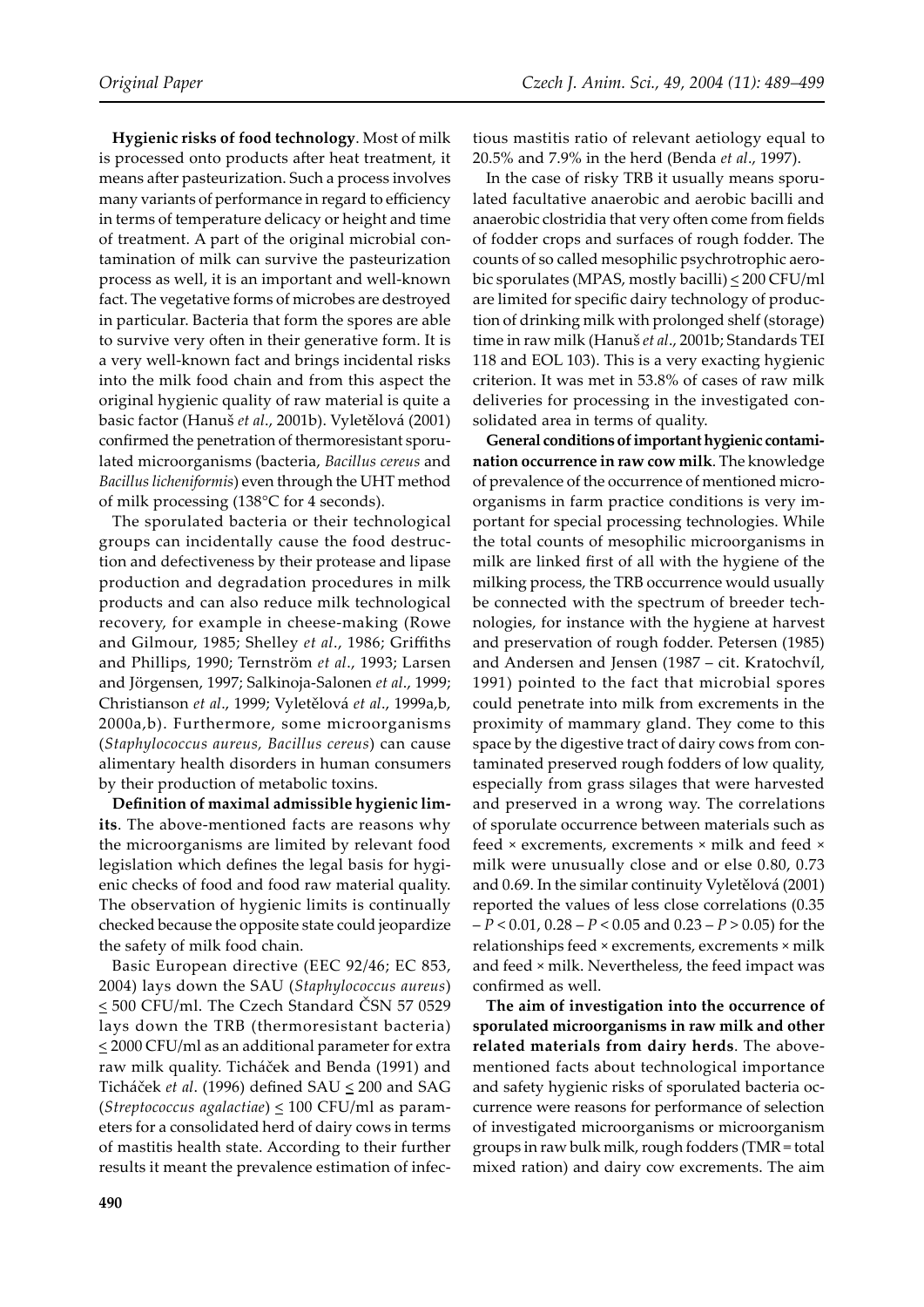of the study was to evaluate the technological significance and to search for links between sporulated microorganism groups in different materials in order to explain and improve the prevention of occurrence of chosen microbial contaminants of raw milk.

#### **MATERIAL AND METHODS**

**Structure of investigation**. During three years of investigation the bulk milk samples were obtained in seven dairy cow herds. The samples were taken regularly in summer (August, September) and winter (February, March) seasons. The feeding types characterized the nourishment profiles in main agricultural production areas in the Czech Republic. Rough fodders were included in dairy cow rations for individual herds as follows: lucerne silage + maize silage; clover (clover and grass) silage + maize silage; grass silage + maize silage; pasture (summer), grass silage (winter) + GPS from cereals (or maize silage or sugar beet chips).

Three herds were Holstein breed (H) and three herds were Czech Pied cattle (C). The seventh herd comprised animals of both breeds C and H. The milk yields of investigated herds were from 5 500 to 10 000 kg of milk per cow and standard lactation. The milk yields of these herds were at average and above-average level of milk yield under the Czech Republic conditions.

The dairy cow herds were kept in lowland  $(L =$ 215 to 350 m height above sea level, three herds) and sub-mountain or mountain ( $M = > 350$  to 605 height above sea level, four herds) areas. The proportions of animals of both dairy breeds (H and C) were well-balanced in the data set and in terms of the height above sea level as well.

**Investigated hygienic and microbiological parameters of bulk milk, feeds and dairy cow excrements**. The microbiological investigations were performed in an accredited testing laboratory of RICB Rapotin. The bulk milk samples were taken into sterile bottles. The corresponding samples of applied dairy cow ration (TMR) were taken from feeding troughs and samples of animal excrements from stable environment. All samples were frozen  $(-18^{\circ}C)$  after cold transport (<  $10^{\circ}C$ ). Analyses were performed after dissolving in unpreserved bulk milk samples and in mean feed and excrement samples for the following parameters:

– milk: all parameters are expressed in CFU/ml; TRB = thermoresistant bacteria; SAG = *Streptococ-*

*cus agalactiae*; SAU = *Staphylococcus aureus*; BCE = *Bacillus cereus*; BLI = *Bacillus licheniformis*; OBA = other bacilli; TBA = total bacilli (mostly aerobic thermoresistant sporulated microorganisms)

- feed: similarly like in milk TRB, BCE, BLI, OBA and TBA, the results are expressed in CFU/ml of the solution that was prepared by dilution of 1g of material in 100 ml of distilled water
- excrements: the same way of analyses as in feed

#### **Used microbiological cultivation methods**:

1. The counts of thermoresistant bacteria (TRB) were determined according to Standard ČSN 57 0101 (the chapter Determination of Spore-forming Aerobic Bacteria Counts). The colonies of mesophilic bacteria species were counted after their growth for 72 hours of incubation at 30°C in milk samples that were previously inactivated by heating at 85°C for 10 minutes.

2. The *Staphylococcus aureus* (SAU) counts were determined according to Standard ČSN EN ISO 6888–1 (Horizontal Method for the Enumeration of Coagulase-positive Staphylococci – *Staphylococcus aureus* and Other Species – Part 1: Technique using Baird-Parker agar medium). It was performed by aerobic cultivation at 36°C for 48 hours. The confirmation was based mainly on a positive coagulase reaction.

3. The determination of *Streptococcus agalactiae* (SAG) counts was done according to Standard ČSN 57 0101 (the chapter Evidence of the Presence of Pathogenic and Opportunistic Pathogenic Microbes and Microbial Toxins).

4. The determination of *Bacillus cereus* (BCE) counts was done according to Standard ČSN ISO 7932 (General Guidance for the Enumeration of *Bacillus cereus* – colony count technique at 30°C).

**Statistical evaluation**. The basic statistical characteristics were calculated (using the programme Microsoft Office Excel 2003): arithmetical mean ( $\bar{x}$ ); geometrical mean  $(x_g)$ ; standard deviation  $(s_{\overline{x}})$ ; coefficient of variation  $(v_x$  in %); *t* values of *t*-test for evaluation of statistical significance of mean differences between the investigated effects.

The microbiological values were transformed logarithmically to obtain a possibility to work with geometrical means because arithmetical mean is not a suitable characteristic of frequency distribution of the values of microbiological parameters every time, because of usual deviation this distribution from normal (Ali and Shook, 1980; Shook, 1982; Hanuš *et al*., 1995, 2001a).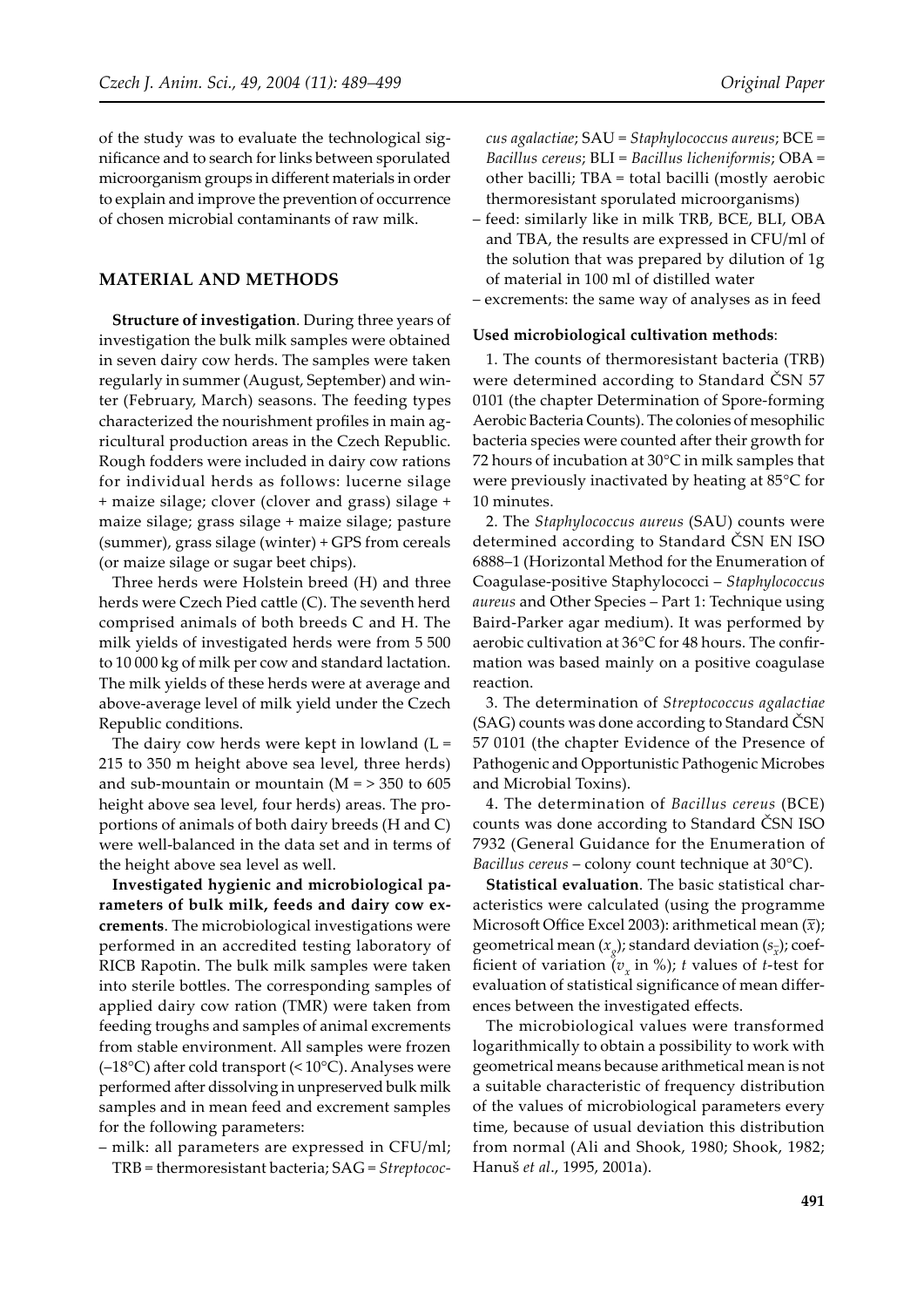## **RESULTS AND DISCUSSION**

## **Main characteristic of hygienic contamination results**

The statistical evaluation of hygienic contamination of investigated materials from primary milk production is summarized in Table 1. High variability of the occurrence of all groups or species of investigated microorganisms is perceptible at first sight in all materials: feeds from 179% (total bacilli) to 315% (thermoresistant bacteria); excrements from 178% (*Bacillus licheniformis*) to 350% (thermoresistant bacteria); milk from 117% (total bacilli) to 459% (*Streptococcus agalactiae*). It is apparent that where variability  $(v_x)$  does not decrease below 100% everywhere, the less 35%, the geometrical means will be better statistical parameters or more reliable than arithmetical means because of no normal frequency distribution of original data sets. It confirms the competence of the used transformation of values for statistical testing.

As regards rough fodders (i.e. TMR = total mixed ration) and excrements, the obtained hygienic values (Table 1) are impossible to compare with any referential or discrimination legislative limits because no such limits exist. It is impossible to compare them with results in literature sources because of their sporadic occurrence in publications and because of the specific method of manipulation with the mentioned materials in our work. It means that these values can be compared and evaluated only in the framework of the results obtained in this work. On the contrary, the hygienic milk results are comparable with legislation limits or results of different papers.

Evaluating mutual relationships between the investigated microorganisms and groups of microorganisms (these are shown in scheme on Figure 1, just in the framework) which contaminate milk it is possible to introduce the following formulas: BCE + BLI + OBA = TBA; MPAS = ca. TBA < TRB. The fact that physiological and technological definitions of the groups of microorganisms are partially overlap-

Table 1. Summary results of three-year investigations of selected microbial parameters that are risky for technology and consumer health in feed, excrements and milk samples in seven model dairy cow herds

| Material        | Statistical parameter                   | <b>TRB</b>   | SAG      | SAU      | BCE          | BLI          | <b>OBA</b>   | TBA              |
|-----------------|-----------------------------------------|--------------|----------|----------|--------------|--------------|--------------|------------------|
|                 | sample number $(n)$                     | 70           | 69       | 70       | 70           | 70           | 70           | 70               |
| Feed            | geometrical mean $(x_0)$                | 1584.9       |          |          | 7.1          | 24.0         | 60.3         | 251.2            |
|                 | arithmetical mean $(\bar{x})$           | 8726.4       |          |          | 51.6         | 405.7        | 603.7        | 1 061.0          |
|                 | standard deviation $(s_{\overline{x}})$ | 27 512.0     |          |          | 116.9        | 1 0 3 0.6    | 1 2 5 1 .6   | 1894.1           |
|                 | coefficient of variation $(v_r)$ %      | 315          |          |          | 226          | 254          | 207          | 179              |
|                 | min.                                    | 23           |          |          | $\mathbf{0}$ | $\theta$     | $\mathbf{0}$ | $\mathbf{0}$     |
|                 | max.                                    | 208 000      |          |          | 600          | 5 3 0 0      | 8 5 0 0      | 8 5 0 0          |
| Excre-<br>ments | geometrical mean $(x_0)$                | 9 1 2 0.1    |          |          | 14.1         | 123.0        | 446.7        | 2 4 5 4.7        |
|                 | arithmetical mean $(\bar{x})$           | 35 166.4     |          |          | 125.6        | 1457.9       | 5415.7       | 6 9 9 9.2        |
|                 | standard deviation $(s_{\tau})$         | 123 010.7    |          |          | 304.0        | 2 5 9 2.8    | 12 3 19.1    | 12 671.0         |
|                 | coefficient of variation $(v_x)$ %      | 350          |          |          | 242          | 178          | 227          | 181              |
|                 | min.                                    | 90           |          |          | $\mathbf{0}$ | $\mathbf{0}$ | $\mathbf{0}$ | $\boldsymbol{0}$ |
|                 | max.                                    | 1 000 000    |          |          | 2 000        | 15 000       | 83 000       | 86 100           |
|                 | geometrical mean $(x_0)$                | 28.2         | 2.1      | 2.8      | 3.4          | 3.2          | 3.1          | 15.5             |
|                 | arithmetical mean $(\overline{x})$      | 75.6         | 33.5     | 17.8     | 12.9         | 9.2          | 11.9         | 34.0             |
| Bulk            | standard deviation $(s_{\tau})$         | 205.6        | 153.8    | 44.1     | 28.8         | 19.6         | 26.3         | 39.9             |
| milk            | coefficient of variation $(v_x)$ %      | 272          | 459      | 248      | 224          | 212          | 221          | 117              |
|                 | min.                                    | $\mathbf{0}$ | $\theta$ | $\Omega$ | $\mathbf{0}$ | $\mathbf{0}$ | $\mathbf{0}$ | $\overline{0}$   |
|                 | max.                                    | 1600         | 1 0 5 0  | 220      | 170          | 140          | 150          | 170              |

Values in CFU/ml; CFU = colony forming unit; TRB = thermoresistant bacteria; SAG = *Streptococcus agalactiae*; SAU = *Staphylococcus aureus*; BCE = *Bacillus cereus*; BLI = *Bacillus licheniformis*; OBA = other bacilli; TBA = total bacilli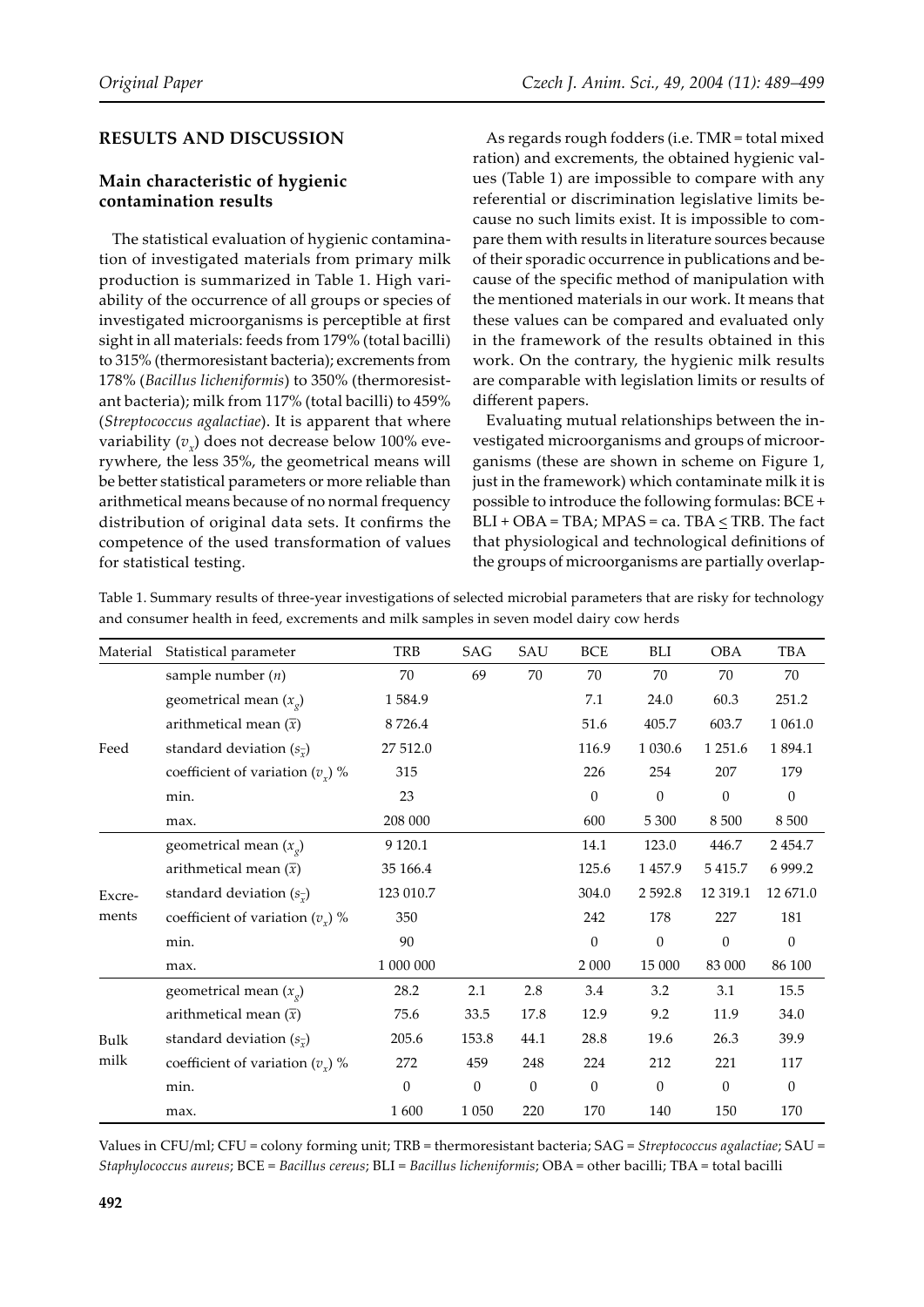

Figure 1. The pattern of possible schematic physiological and technological distribution of basic, standardized (Czech National Standard ČSN 57 0529) milk microbial contamination (modified according to Hanuš *et al*., 2001)

TMM = total milk microflora

- TCM = total counts of mesophilic microorganisms
- PTM = total counts of psychrotrophic microorganisms
- PPM = psychrophilic microorganisms

TRB = thermoresistant bacteria

TRS = thermoresistant sporulates

COB = coliform bacteria

ping is pointed by the mentioned schematic and facile relationships. *Bacillus cereus* can be considered as facultatively anaerobic and preferentially aerobic, sporulated, sometimes psychrotrophic, risky food pathogen (Hanuš *et al*., 2001b) at the same time.

The mean results did not exceed the differently defined discrimination limits (by legislation or by internal regulations on the basis of convention) for indicated microorganism groups, for instance for so called "extra quality milk" or milk from "healthy consolidated" herd (ČSN 57 0529, TRB  $\leq$  2000; EEC 92/46, EC 853, SAU < 500; Ticháček and Benda (1991), SAG  $\leq$  100; standards EOL 103 and TEI 118, Hanuš *et al*. (2001b), MPAS < 200, which is possible to compare to thermoresistant bacteria or in particular to total bacilli; all values are expressed in CFU/ml). It documents that milk from model herds corresponded to milk with the highest hygienic quality for a long time from the aspect of food safety checking.

Taking into account mean and maximal TRB values and especially the values of SAU and TBA (Table 1), all checked milk could be used for direct

(raw milk) human consumption and for processing into milk products without heat treatment.

#### **The impact of season on microbial contamination on investigated materials**

Considering the presupposed main origin of sporulates in milk from preserved rough fodders (Petersen, 1985 and Andersen and Jensen (1987 – cit. Kratochvíl, 1991), Vyletělová (2001)) and considering possible practical effects of the phenomenon called secondary fermentation of these feeds, it is possible to formulate a hypothesis about the incidental effect of seasonal content of sporulated microorganisms in feeds, excrements and milk. The secondary fermentation is usually a consequence of no adequate picking of preserved rough fodders from their storages, in particular at higher environmental temperatures and at larger oxidation surfaces of feeds. It is often caused by shaking up of picked surfaces of preserved rough fodders or by leaving of rough fodders in interstorages, for example at direct sunshine. As it is also known, secondary fermentation is connected with an increase in contaminated microflora, with increased levels of undesirable microbial metabolites that can be toxic and with degradation of feeds and decrease in their nutrient contents. Therefore the secondary fermentation of feeds is dietetically and economically undesirable. The temperature increased by the season effect can support this phenomenon. As it is shown by results in Table 2:

- the summer season increased only slightly the counts of thermoresistant bacteria in feeds on feeding trough
- the counts of bacilli were essentially balanced between seasons
- the summer season increased substantially the *Bacillus licheniformis* counts in excrements, however an opposite trend was observed in *Bacillus cereus* counts, but it was less expressive. The other differences were not significant in excrements
- the season did not influence the main mastitis pathogen counts (*Streptococcus agalactiae* and *Staphylococcus aureus*) in milk. Only BCE counts were significantly higher during the summer season. The opposite trend was observed for BLI counts, however it was less expressive

In total, the results of the tests did not confirm the hypothesis about a possibility of season impact on the occurrence of microorganisms, which could be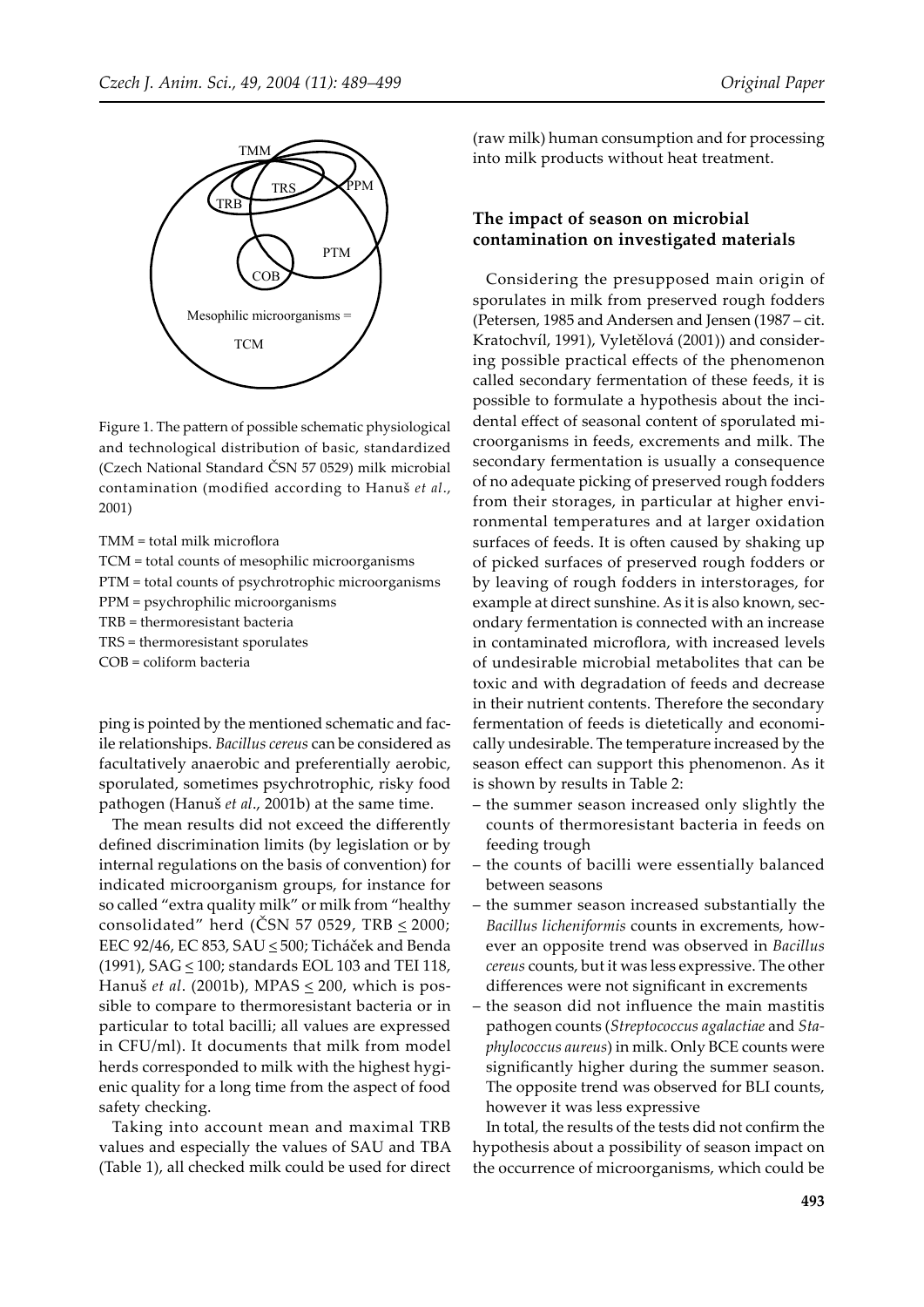| Material   | Season      | Statistical parameter              | TRB       | SAG  | SAU  | <b>BCE</b> | BLI     | <b>OBA</b> | TBA       |
|------------|-------------|------------------------------------|-----------|------|------|------------|---------|------------|-----------|
| Feed       | S           | arithmetical mean $(\bar{x})$      | 10 200.5  |      |      | 36.0       | 313.1   | 693.1      | 1 0 4 2.3 |
|            |             | geometrical mean $(x_{\varrho})$   | 1621.8    |      |      | 6.6        | 19.5    | 67.6       | 263.0     |
|            |             | arithmetical mean $(\bar{x})$      | 7 2 5 2.3 |      |      | 67.3       | 498.2   | 514.3      | 1 0 79.7  |
|            | W           | geometrical mean $(x_g)$           | 1584.9    |      |      | 7.6        | 28.8    | 53.7       | 239.9     |
|            | d           | $\cal P$                           | ns        |      |      | ns         | ns      | ns         | ns        |
| Excrements | S           | arithmetical mean $(\overline{x})$ | 19 967.1  |      |      | 113.0      | 1775.7  | 5 5 0 2.9  | 7 3 9 1.5 |
|            |             | geometrical mean $(x_{\varrho})$   | 8 5 1 1.4 |      |      | 28.2       | 281.8   | 371.5      | 2511.9    |
|            |             | arithmetical mean $(\overline{x})$ | 50 365.7  |      |      | 138.3      | 1 140.0 | 5 3 28.6   | 6 6 0 6.9 |
|            | W           | geometrical mean $(x_{\varrho})$   | 10 000.0  |      |      | 6.9        | 53.7    | 537.0      | 2 4 5 4.7 |
|            | $\rm d$     | $\cal P$                           | ns        |      |      | $\ast$     | $\ast$  | ns         | ns        |
| Bulk milk  | $\mathsf S$ | arithmetical mean $(\bar{x})$      | 39.2      | 34.7 | 15.9 | 21.5       | 4.5     | 8.3        | 34.3      |
|            |             | geometrical mean $(x_g)$           | 26.3      | 2.0  | 2.4  | 6.2        | 2.2     | 2.3        | 17.4      |
|            | W           | arithmetical mean $(\bar{x})$      | 111.9     | 32.3 | 19.7 | $4.3\,$    | 14.0    | 15.4       | 33.7      |
|            |             | geometrical mean $(x_g)$           | 30.2      | 2.2  | 3.2  | 1.9        | 4.5     | 4.2        | 13.8      |
|            | $\rm d$     | $\cal P$                           | ns        | ns   | ns   | $***$      | *       | ns         | ns        |

Table 2. The results of testing the differences in the occurrence of selected microorganisms that are risky for technology and consumer health in different materials from dairy cow herds between summer and winter seasons during the period of three years in seven model herds

Values in CFU/ml; S = summer; W = winter;  $d$  = difference; S = 35 samples, W = 35 samples; ns = not significant;  $*P \leq 0.05$ ;  $*P \leq 0.01$ 

difficult for technology and consumer health and pathogens in raw milk, feeds and excrements in dairy cow herds.

### **Relationships of microorganism occurrence within and between materials from dairy cow herds**

The regression analysis of hygienic parameters was performed and correlation coefficients were calculated (Tables 3 and 4):

– significant positive relationships in feeds on feeding trough (Table 3) were observed between bacilli and thermoresistant bacteria, similarly in excrements, which has logical reasons. The mentioned fact shows striking occurrence of total bacilli (TBA) in the technological microbial group TRB. The changes in TRB counts were conditioned by changes in bacilli occurrence by 30% (Figure 2) to 42% (Figure 3)

- the relationships between TRB and bacilli occurrence were less narrow (Table 3) and less often demonstrable in raw milk than in feeds and excrements
- the absolutely no significant relationships between TRB and main mastitis pathogen occurrence in milk (SAG *r* = –0.14 and SAU *r* = 0.11, both *P* > 0.05) demonstrate a pasteurization efficiency (which was used in the method of TRB determination) at liquidation of these mastitis pathogens
- the positive relationship SAU × SAG in milk is remarkable (Table 3; *r* = 0.23; *P* < 0.05; Figure 4). It indicates simultaneous effect of herd health state on the occurrence of both pathogens. The increased mastitis pathogen occurrence was related to higher bacilli counts as well (Table 3)
- most of the significant relationships between microorganism occurrences were observed in the link feed × excrements (Table 4). The mentioned fact holds good for thermoresistant bacteria, *Bacillus licheniformis*, other bacilli, and total bacilli.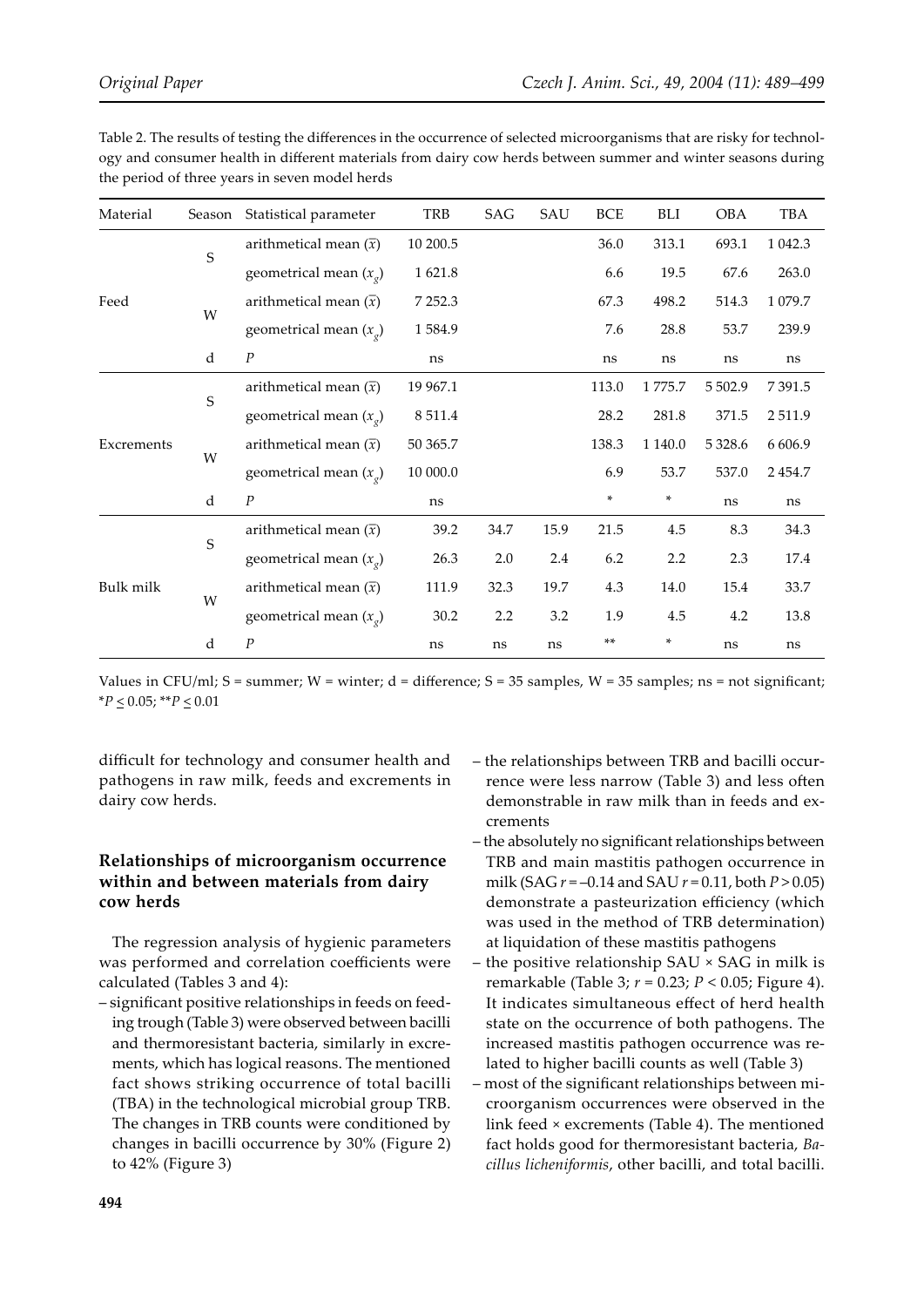| Material   | Parameter            | $BCE$      | log BLI  | OBA      | log OBA   | TBA       | log TBA      |         |
|------------|----------------------|------------|----------|----------|-----------|-----------|--------------|---------|
|            | TRB                  | $0.54***$  |          |          |           |           |              |         |
|            | log TRB              |            | $0.45**$ |          | $0.42**$  |           | $0.65***$    |         |
| Feed       | $\operatorname{BCE}$ |            |          |          |           | $0.28*$   |              |         |
|            | $\rm OBA$            |            |          |          |           | $0.85***$ |              |         |
|            | BLI                  |            |          | $0.33**$ |           | $0.77***$ |              |         |
|            |                      | <b>BCE</b> | BLI      | log OBA  | TBA       | log TBA   |              |         |
|            | TRB                  | $0.33**$   | $0.32**$ |          |           |           |              |         |
| Excrements | $\log \mathrm{TRB}$  |            |          | $0.33**$ |           | $0.55***$ |              |         |
|            | log BLI              |            |          |          |           | $0.30*$   |              |         |
|            | $\rm OBA$            |            |          |          | $0.98***$ |           |              |         |
|            |                      | SAU        | BLI      | log BLI  | OBA       | log OBA   | $_{\rm TBA}$ | log TBA |
|            | SAG                  | $0.23*$    |          |          | $0.34**$  |           |              |         |
|            | $\log\text{SAU}$     |            |          | $0.32**$ |           |           |              | $0.28*$ |
|            | TRB                  |            | $0.28*$  |          |           |           |              |         |
| Bulk milk  | $\log \mathrm{TRB}$  |            |          |          |           |           |              | $0.30*$ |
|            | $\operatorname{BCE}$ |            |          |          |           |           | $0.58***$    |         |
|            | log BCE              |            |          |          |           | $-0.31**$ |              |         |
|            | BLI                  |            |          |          |           |           | $0.45**$     |         |
|            | OBA                  |            |          |          |           |           | $0.54***$    |         |

Table 3. Significant correlations between microbiological parameters in materials such as feed, excrements and milk

\**P* < 0.05; \*\**P* < 0.01; \*\*\**P* < 0.001

Their changes in excrements were dependent on changes of their occurrence in feeds by 7% to 58% (Figures 5 and 6)

– the occurrences of TRB and BLI were significantly influenced by their occurrences in excrements and feeds (Table 4; Figure 7)



Figure 2. The relationship between the frequency of occurrence of bacilli (TBA) and thermoresistant bacteria (TRB) counts in excrements

*r* = coefficient of correlation *R* = coefficient of determination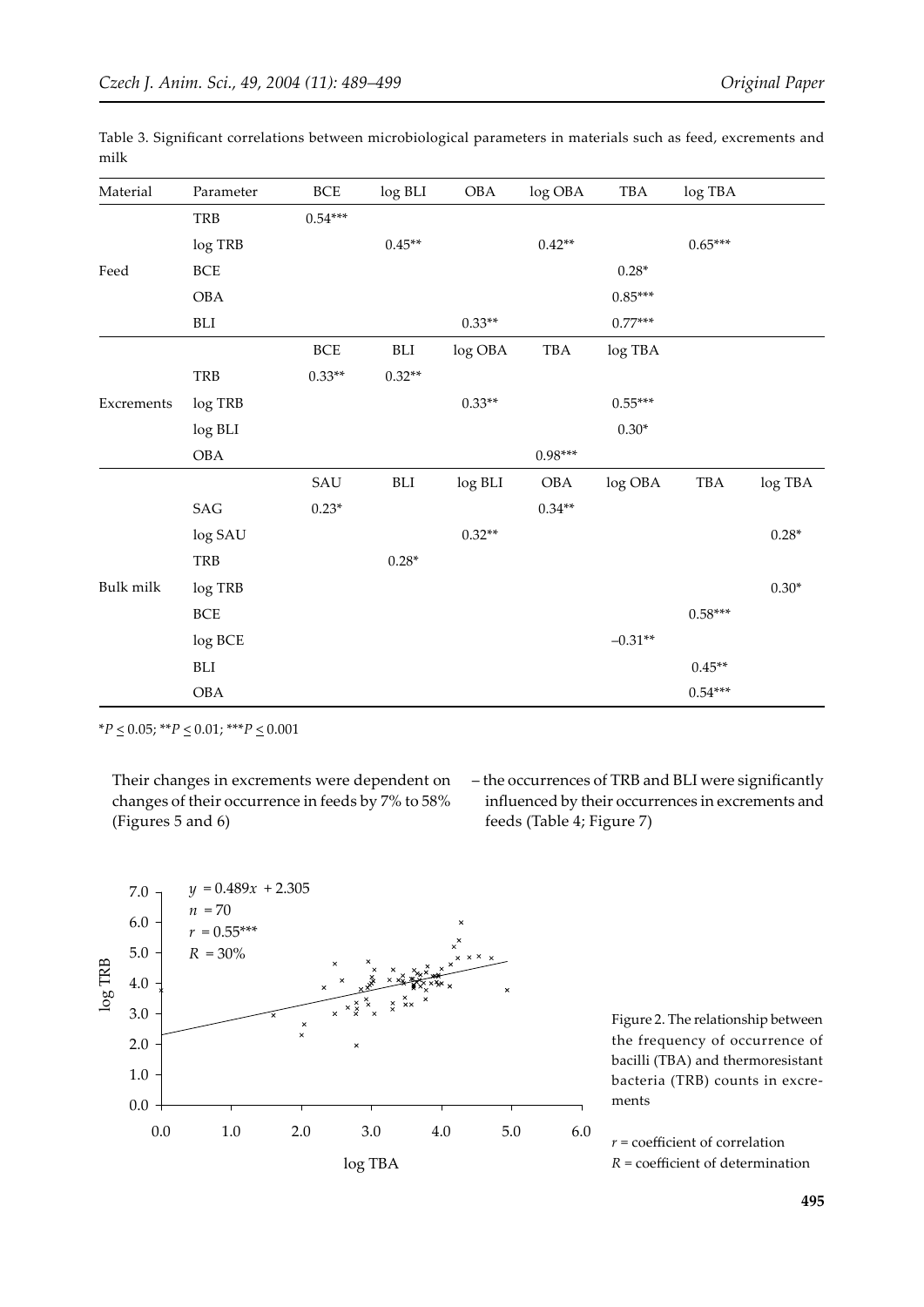

Figure 3. The relationship between the frequency of occurrence of bacilli (TBA) and thermoresistant bacteria (TRB) counts in feeds on feeding trough







Figure 5. The relationship between the occurrence of bacilli (TBA) in feeds on feeding trough and in dairy cow excrements; SAG = *Streptococcus agalactiae*, SAU = *Staphylococcus aureus*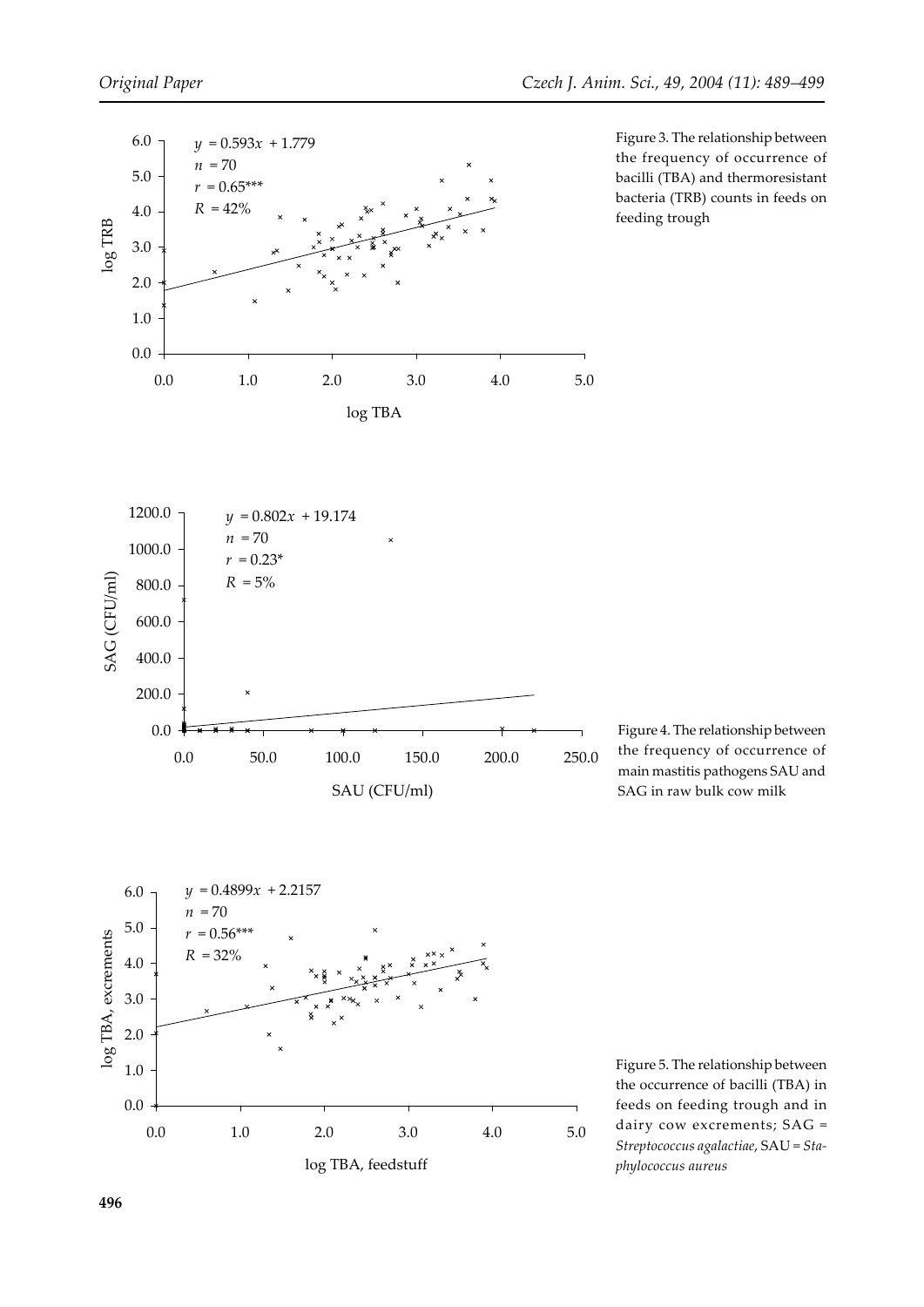

Figure 6. The relationship between the counts of other bacilli (OBA) in feeds on feeding trough and frequency of OBA occurrence in dairy cow excrements

Figure 7. The relationship between *Bacillus licheniformis* (BLI) occurrence in feeds on feeding trough and in raw bulk cow milk

In total, the less narrow correlations were investigated in comparison to Petersen (1985) and Andersen and Jensen (1987 – cit. Kratochvíl, 1991).

Table 4. Significant correlations between hygienic parameters in different materials from dairy cow herds

| Material                 | Parameter | Correlation<br>coefficient |  |  |
|--------------------------|-----------|----------------------------|--|--|
| Excrements $\times$ milk | log TRB   | $0.24*$                    |  |  |
| Feed × milk              | BLI       | $0.32**$                   |  |  |
|                          | log TRB   | $0.38**$                   |  |  |
|                          | log BLI   | $0.26*$                    |  |  |
| Feed × excrements        | $log$ OBA | $0.76***$                  |  |  |
|                          | log TBA   | $0.56***$                  |  |  |

*P* < 0.05; *P* < 0.01

Some correlation coefficients are in good agreement with the results of the paper published by Vyletělová (2001). It is possible to explain by generally very low milk contaminations by watching microorganisms as it was mentioned previously. It simultaneously gives evidence about the high technological hygiene of milk obtained in model dairy cow herds. Despite of this fact, proved dependences confirm the relationships between materials and possibilities of penetration of thermoresistant bacteria and bacilli through the technological chain along the axis feed – excrements – milk. The hygiene of harvest and preservation of rough fodders are therefore of basic importance for prevention of thermoresistant microorganisms in feeds, excrements of dairy cows and milk as well.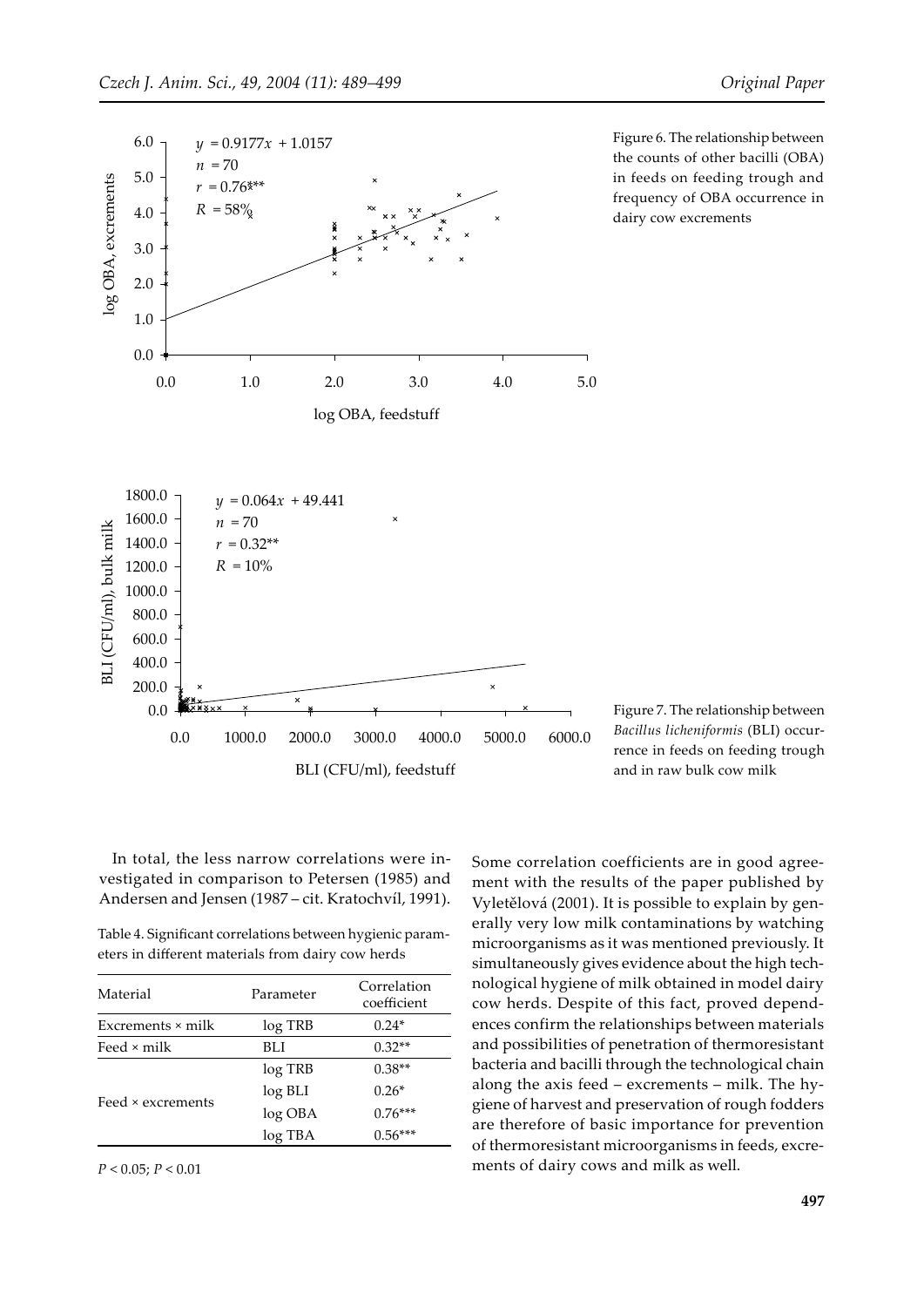#### **REFERENCES**

- Ali A.K.A., Shook G.E. (1980): An optimum transformation for somatic cells concentration in milk. J. Dairy Sci., *63,* 487–490.
- Benda P., Vyletělová M., Ticháček A. (1997): A method of prevalence estimation of intramammary *Staphylococcus aureus* and *Streptococcus agalactiae* infections in herds by examination of bulk milk samples (in Czech). Veterinarni Medicina, *42*, 101–109.
- Christiansson A., Bertilsson J., Svensson B. (1999): *Bacillus cereus*-spores in raw milk: factors affecting the contamination of milk during the grazing period. J. Dairy Sci., *82*, 305–314.
- ČSN ISO 7932 (1995): Microbiology. General guidance for enumeration of *Bacillus cereus* – Colony count technique at 30°C (in Czech). ČNI, Prague.
- ČSN EN ISO 6888–1 (1999): Microbiology of food and animal feeding stuffs – Horizontal method for the enumeration of coagulase-positive staphylococci (*Staphylococcus aureus* and other species) – Part 1: Technique using Baird-Parker agar medium (in Czech). ČNI, Prague.
- ČSN 57 0101 (1964): Microbiological tests for milk and milk products (in Czech). ČNI, Prague.
- ČSN 57 0529 (1993): Raw cow milk (in Czech). ČNI, Prague.
- EC 853 (2004): Regulation No. 853/2004.
- EEC 92/46, Council Directive (1992): Milk and milk product quality. Official Journal, L 268, (14. 9. 1992), 1–32.
- EOL 103 (1994): Psychrotrophic count in milk. Methods in Food Science Microbiology, (9. 3. 1994), 2.
- Griffiths M.W., Phillips J.D. (1990): Strategies to control the outgrowth of spores of psychrotrophic *Bacillus* spp. in dairy products. II. Use of heat treatments. Milchwissenscha�, *45*, 719–721.
- Hanuš O., Ticháček A., Kopecký J. (1995): Interpretation of SCC values determined in milk samples of individual cows (in Czech). Mliekárstvo, *26,* 1, 16–19.
- Hanuš O., Bjelka M., Ticháček A., Jedelská R., Kopecký J. (2001a): Substantiation and usefulness of transformations in data sets of analysed milk parameters (in Czech). Sborník VÚCHS Rapotín, 122–137.
- Hanuš O., Kolář A., Vyletělová M., Pur I. (2001b): Čerstvé konzumní mléko s prodlouženou trvanlivostí – nová kvalitní potravina pro lidskou výživu. Fresh drinking milk with prolonged durability – the new food of excellent quality for human nutrition (in Czech). Sborník OAK Šumperk, 81–104.
- Kratochvíl L. (1991): New knowledge about bacterial milk contamination (in Czech). Náš Chov, *2*, 69–71.
- Larsen H.D., Jörgensen K. (1997): The occurrence of Bacillus cereus in Danish pasteurized milk. Int. J. Food Microbiol., 34, 179–186.
- Rowe M., Gilmour A. (1985): The present and future importance of psychrotrophic bacteria*.* Dairy Industr. Int., *50,* 14–19.
- Salkinoja-Salonen M.S., Vuorio R., Andersson M.A., Kämpfer P., Andersson M.C., Honkanen-Buzalski T., Scoging A.C. (1999): Toxigenic strains of *Bacillus licheniformis* related to food poisoning. Appl. Environ. Microbiol., *65,* 4637–4645.
- Shelley A.W., Deeth H.C., MacRae I.C. (1986): A numerical taxonomic study of psychrotrophic bacteria associated with lipolytic spoilage of raw milk. J. Appl. Bacteriol., *62,* 197–207.
- Shook G.E. (1982): Approaches to Summarizing Somatic Cell Count which Improve Interpretability. Nat. Mast. Council, Louisville, Kentucky. 1–17.
- TEI 118 (1996): Psychrotrophic and mesophilic aerobic bacterial spores in milk. Methods in Food Science Microbiology, (5. 8. 1996), 2.
- Ternström A., Lindberg A.M., Molin G. (1993): Classification of the spoilage flora of raw and pasteurized bovine milk with special reference to *Pseudomonas* and *Bacillus*. J. Appl. Bacteriol., *75*, 25–34.
- Ticháček A., Benda P. (1991): Against mastitis (in Czech). Zemědělec, 4.
- Ticháček A., Benda P., Hanuš O., Jedelská R. (1996): An effective control mastitis program – consulting service experience (in Czech). In: Sborník referátů Kontrola mastitid při produkci mléka, VÚCHS Rapotín, 64–83.
- Vyletělová M., Benda P., Hanuš O., Kopunecz P. (1999a): Determination of total counts of psychrotrophic bacteria in pool milk samples and their relation to total counts of microorganisms (in Czech). Czech Journal of Food Science*, 17,* 216–222.
- Vyletělová M., Hanuš O., Urbanová E. (1999b): Occurrence and identification of proteolytic, lipolytic, and psychrotrophic bacteria in bulk samples of cow's milk (in Czech). Veterinářství, *11*, 480–482.
- Vyletělová M., Ficnar J., Hanuš O. (2000a): Effect of lipolytic enzymes *Pseudomonas fluorescens* on liberation of fatty acids from milk fat (in Czech). Czech Journal of Food Science*, 18,* 175–182.
- Vyletělová M., Hanuš O., Urbanová E., Kopunecz P. (2000b): The occurrence and identification of psychrotrophic bacteria with proteolytic and lipolytic activity in bulk milk samples at storage in primary production conditions (in Czech). Czech Journal of Animal Science, *45*, 373–383.
- Vyletělová M., Hanuš O., Páčová Z., Roubal P., Kopunecz P. (2001): Frequency of *Bacillus* bacteria in raw cow's milk